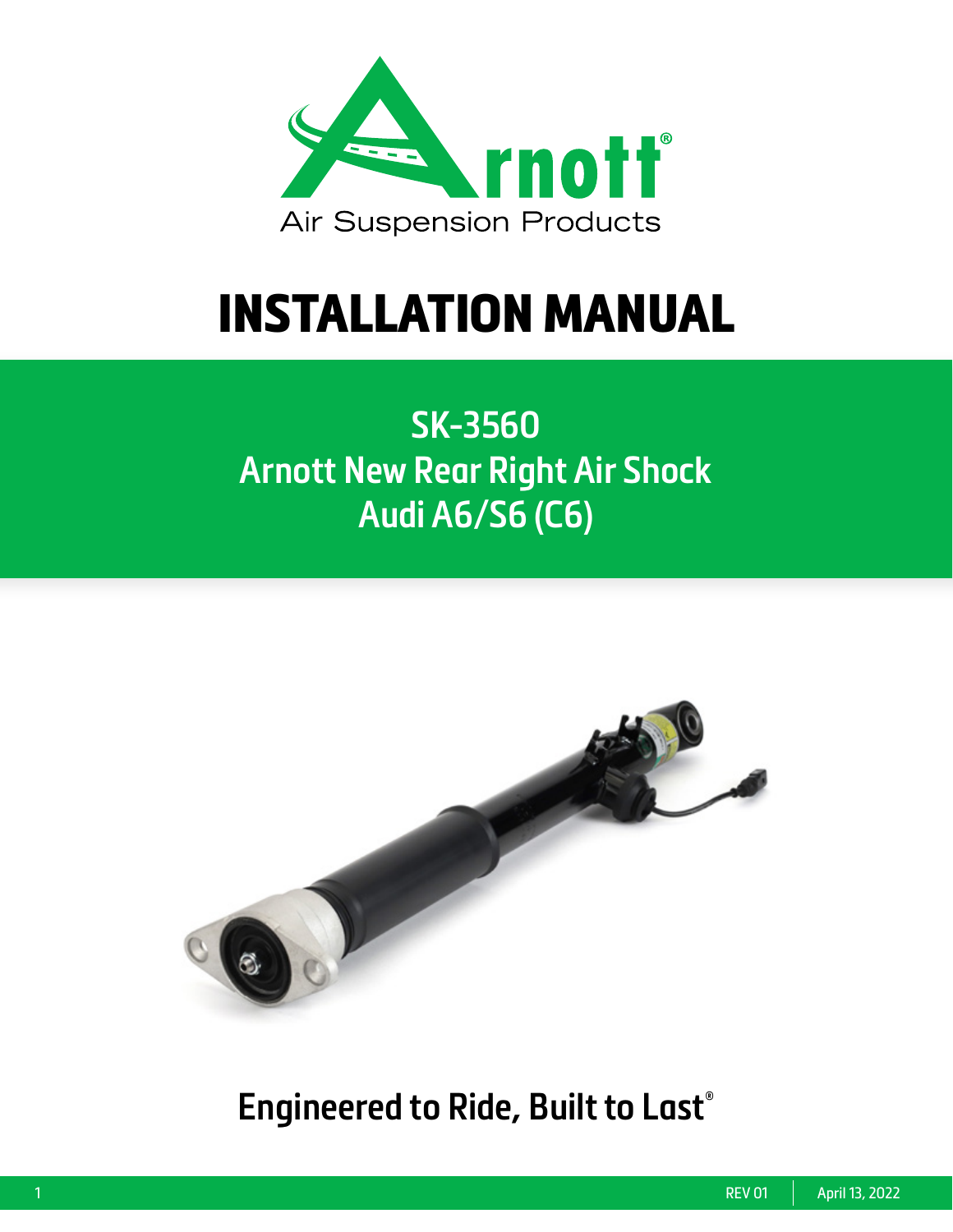### **CONGRATULATIONS ON YOUR PURCHASE OF AN ARNOTT® AIR SUSPENSION PRODUCT**

#### **WE AT ARNOTT LLC ARE PROUD TO OFFER A HIGH QUALITY PRODUCT WITH ALL THE TECHNICAL SUPPORT YOU NEED. THANK YOU FOR YOUR CONFIDENCE IN US AND OUR PRODUCT.**

Proper installation is essential to experience and appreciate the benefits of this system. Please take a moment to review these installation instructions before you begin to install these components on your vehicle. The removal and installation of air suspension products should only be performed by a fully qualified and certified automotive professional.

It is equally important to be aware of all necessary safety measures while installing your new Air Suspension System. This includes proper lifting and immobilizing of the vehicle and isolation of any stored energy to prevent personal injury or property damage.

### **GENERAL INFORMATION**

Reading this manual signifies your agreement to the terms of the general release, waiver of liability, and hold harmless agreement, the full text of which is available at [www.arnottinc.com](https://www.arnottinc.com) and [www.arnotteurope.com](https://www.arnotteurope.com).



#### **WARNING:**

The air suspension system is under pressure (up to 10 bar, or 150 lbf/in). Verify pressure has been relieved and disconnect power to the air suspension system prior to disassembly. Do not allow dirt or grease to enter the system. Always wear standard hand, ear, and eye protection when servicing the air suspension system.

- Not to be stored below 5°F (-15°C) and above 122°F (50°C).
- Avoid damage to air lines and cables.
- Removal and installation is only to be performed by fully qualified personnel.
- Use car manufacturer's diagnostic software.

#### **CAUTION:**

Damage to the vehicle and air suspension system can be incurred if work is carried out in a manner other than specified in the instructions or in a different sequence.

To avoid the possibility of short circuits while working with electric components consult your owner's manual on how to disconnect your battery.

Consult your vehicle owner's manual, service manual, or car dealer for the correct jacking points on your vehicle and for additional care, safety and maintenance instructions. Under no circumstances should any work be completed underneath the vehicle if it is not adequately supported, as serious injuries and death can occur.

This vehicle contains a "Closed Air Supply System". Replacement of components requires proper adherence to procedures set forth within OE servicing literature. Failure to comply with the OE prescribed procedures can result in component damage and/or failure.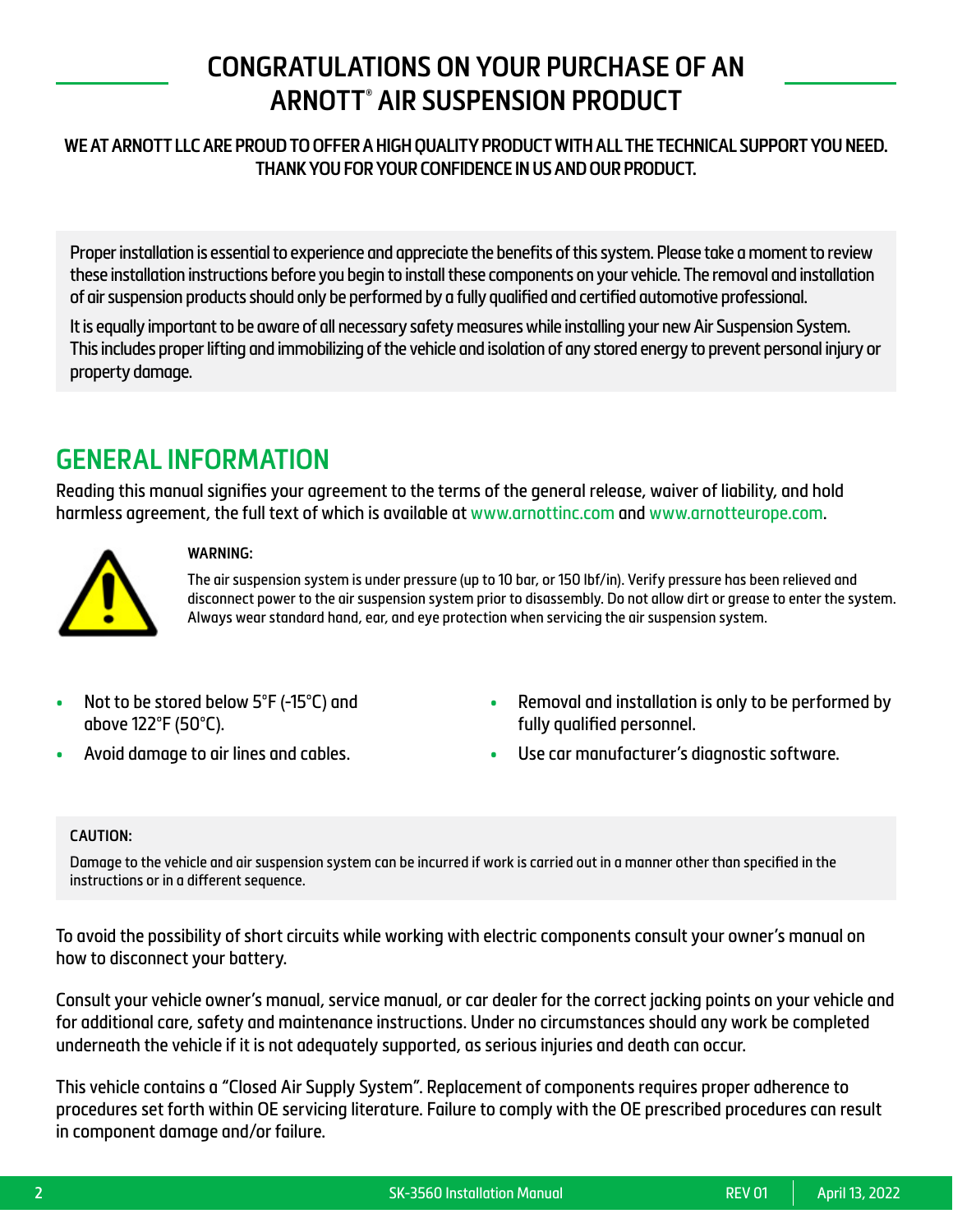### **REAR SHOCK REMOVAL**

1. Raise vehicle and remove the rear right wheel. (Figure 1)



**FIGURE 1**

2. Remove the wheel well liner. (Figures 2, 3)





**FIGURE 2 FIGURE 3**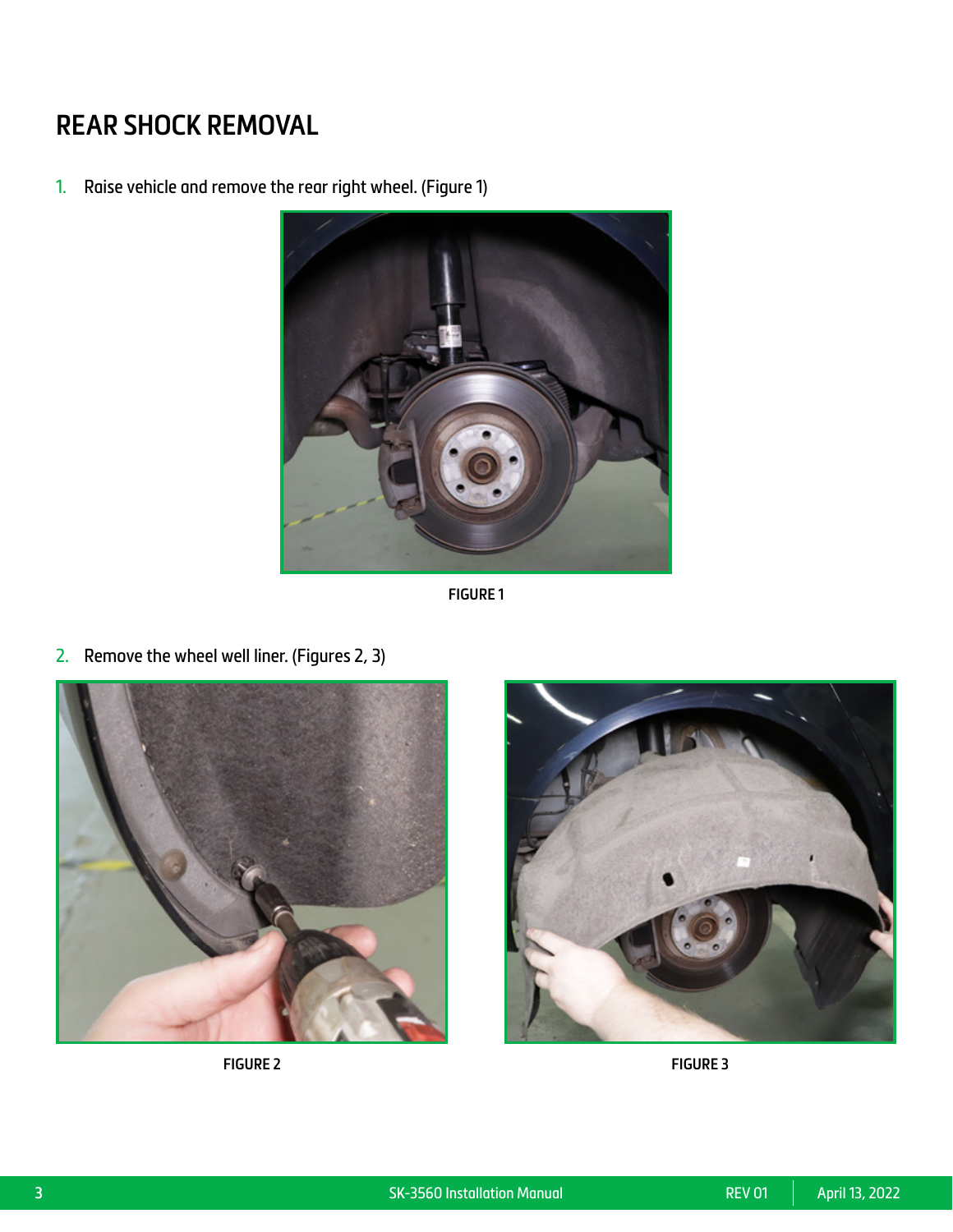

The air pressure in the rear air spring must be released prior to removal of the shock. Follow the vehicle manufacturer's specifications for deflating the air spring to ensure a successful installation of the new Arnott shock and to avoid damage to the air suspension system.

- 3. Deflate the rear air spring per vehicle manufacturer's specifications.
- 4. Disconnect the electrical connection to the shock. (Figure 4)



**FIGURE 4**

5. Remove the two (2) top mount bolts. (Figure 5)



**FIGURE 5**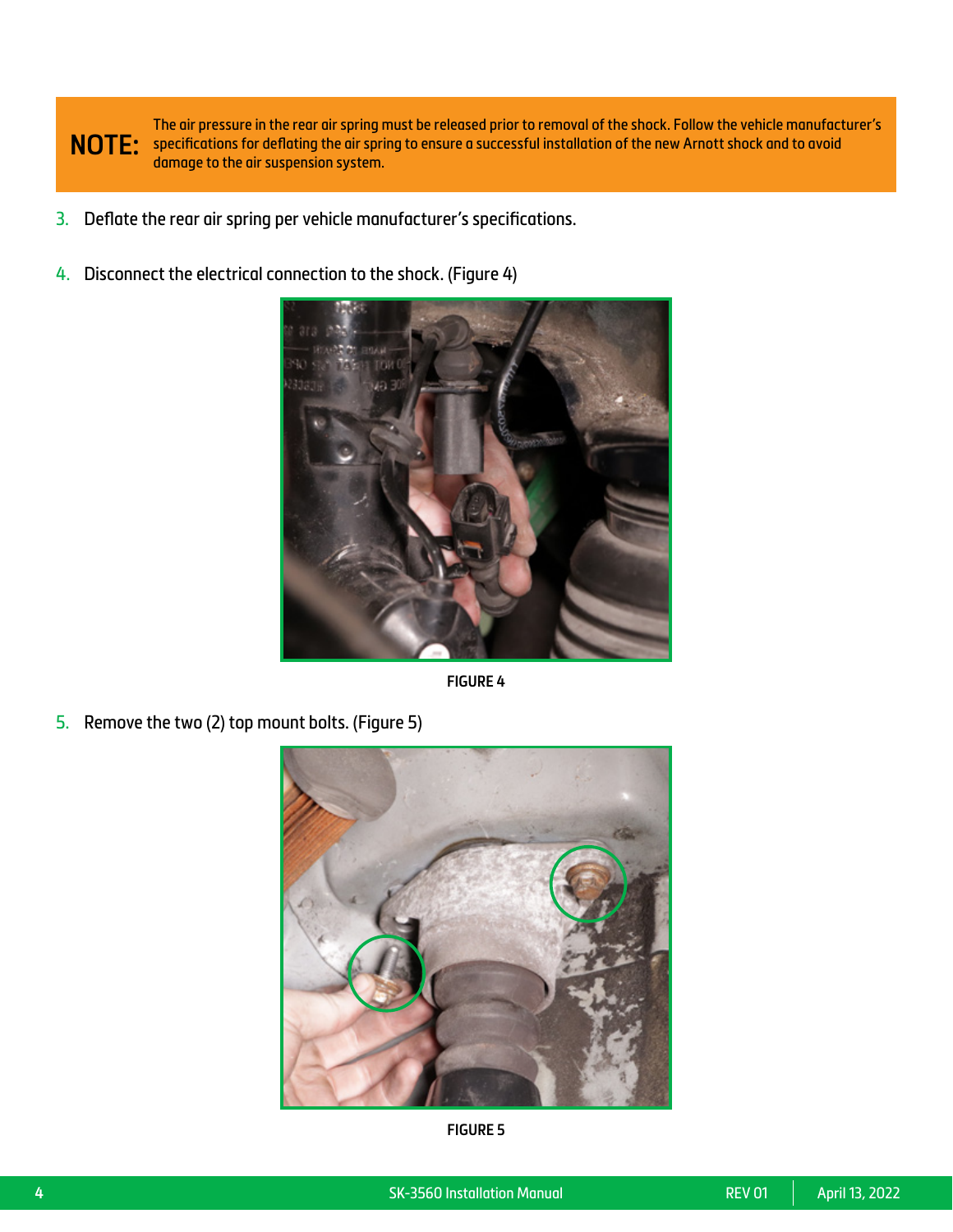6. Remove the bottom mount bolt. (Figures 6, 7)



**FIGURE 6 FIGURE 7**



7. Remove the old shock from the vehicle. (Figure 8)



**FIGURE 8**

8. Removal complete.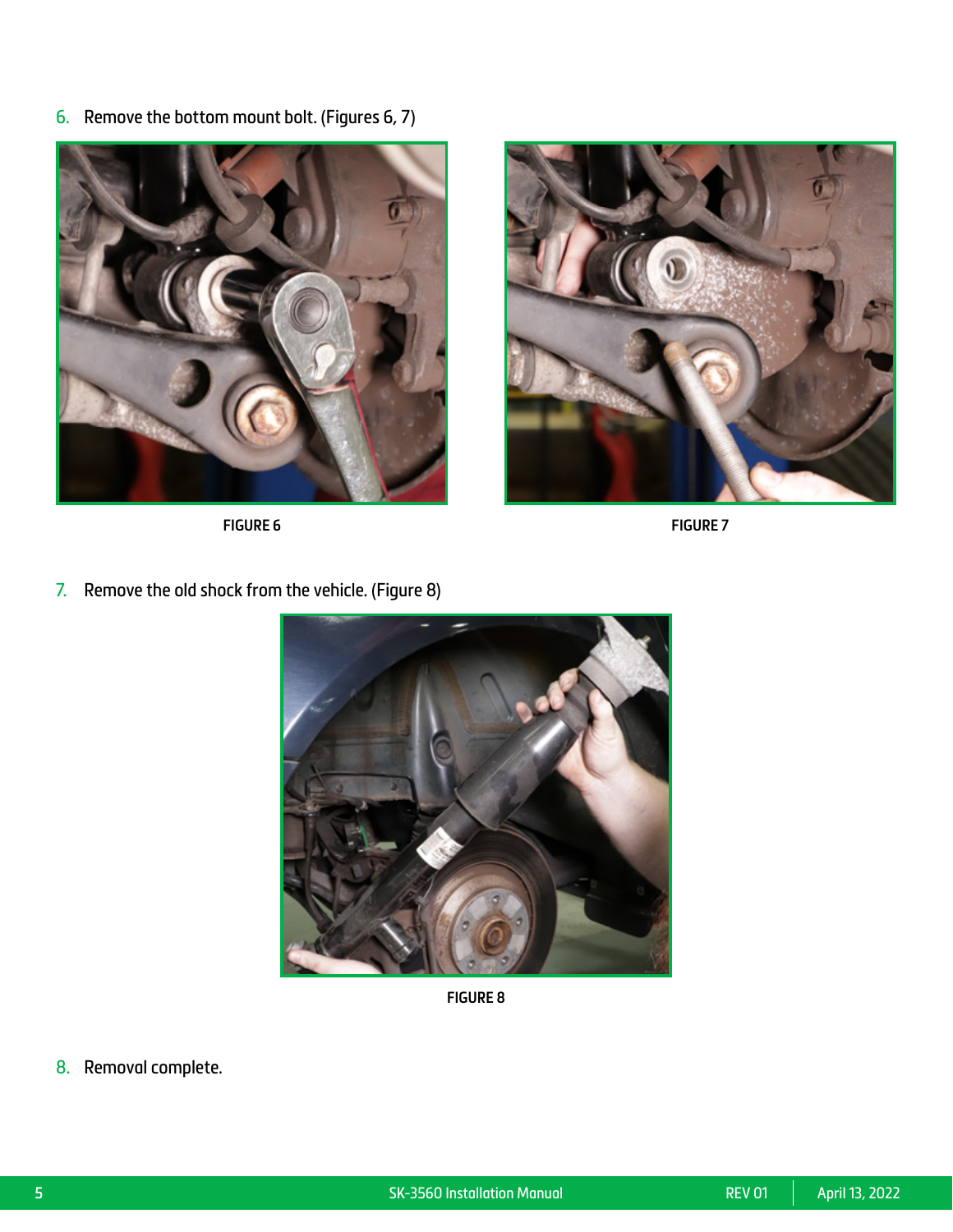### **REAR SHOCK INSTALLATION**



Tighten all nuts and bolts to manufacturer's specifications during the installation process.

1. Install the new Arnott shock. (Figure 9)



**FIGURE 9**

2. Install the lower shock mount bolt. Tighten to manufacturer's specifications. (Figures 10, 11)





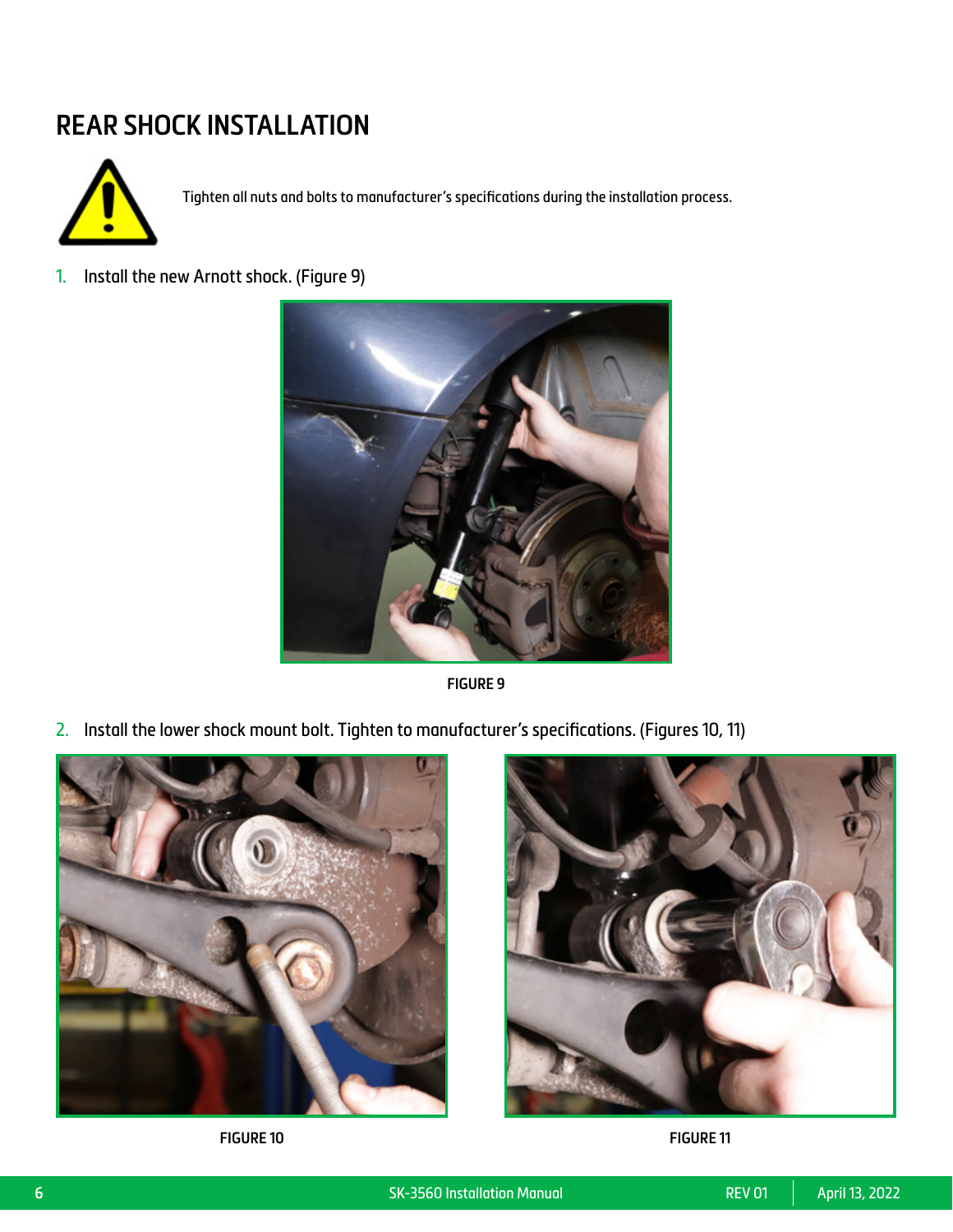3. Install the two (2) top mount bolts. Tighten to manufacturer's specifications. (Figure 12)



**FIGURE 12**

4. Connect the vehicle electrical connection to the shock. (Figures 13, 14)





**FIGURE 13 FIGURE 14**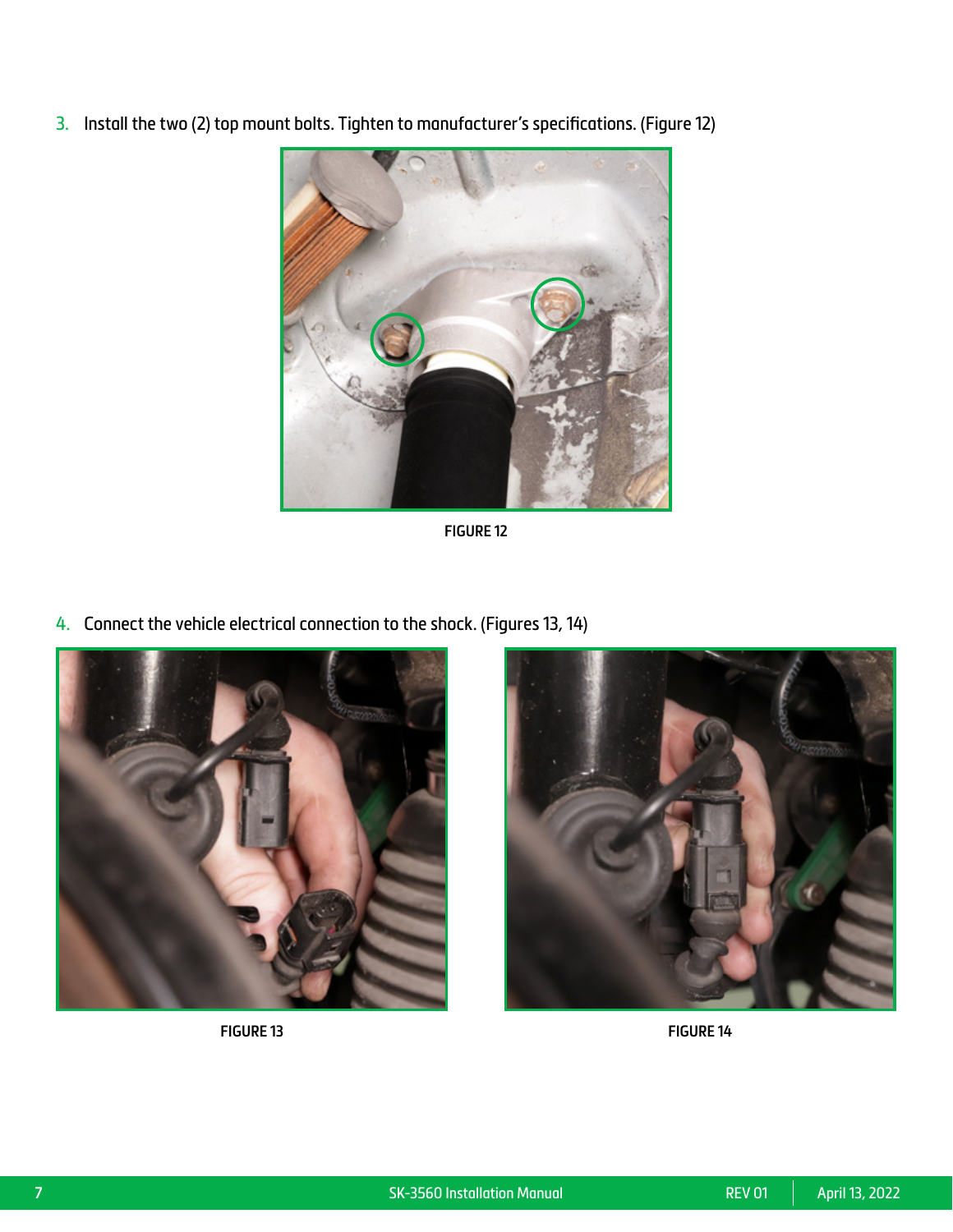**NOTE:** Follow the vehicle manufacturer's specifications for inflating the air spring to ensure a successful installation of the **NOTE:** new Arnott shock and to avoid damage to the air suspension system.

5. Inflate the rear air spring per vehicle manufacturer's specifications.



6. Reinstall the wheel well liner. (Figures 15, 16)

**FIGURE 15 FIGURE 16**



- 7. Reinstall the rear right wheel and lower vehicle.
- 8. Installation complete.